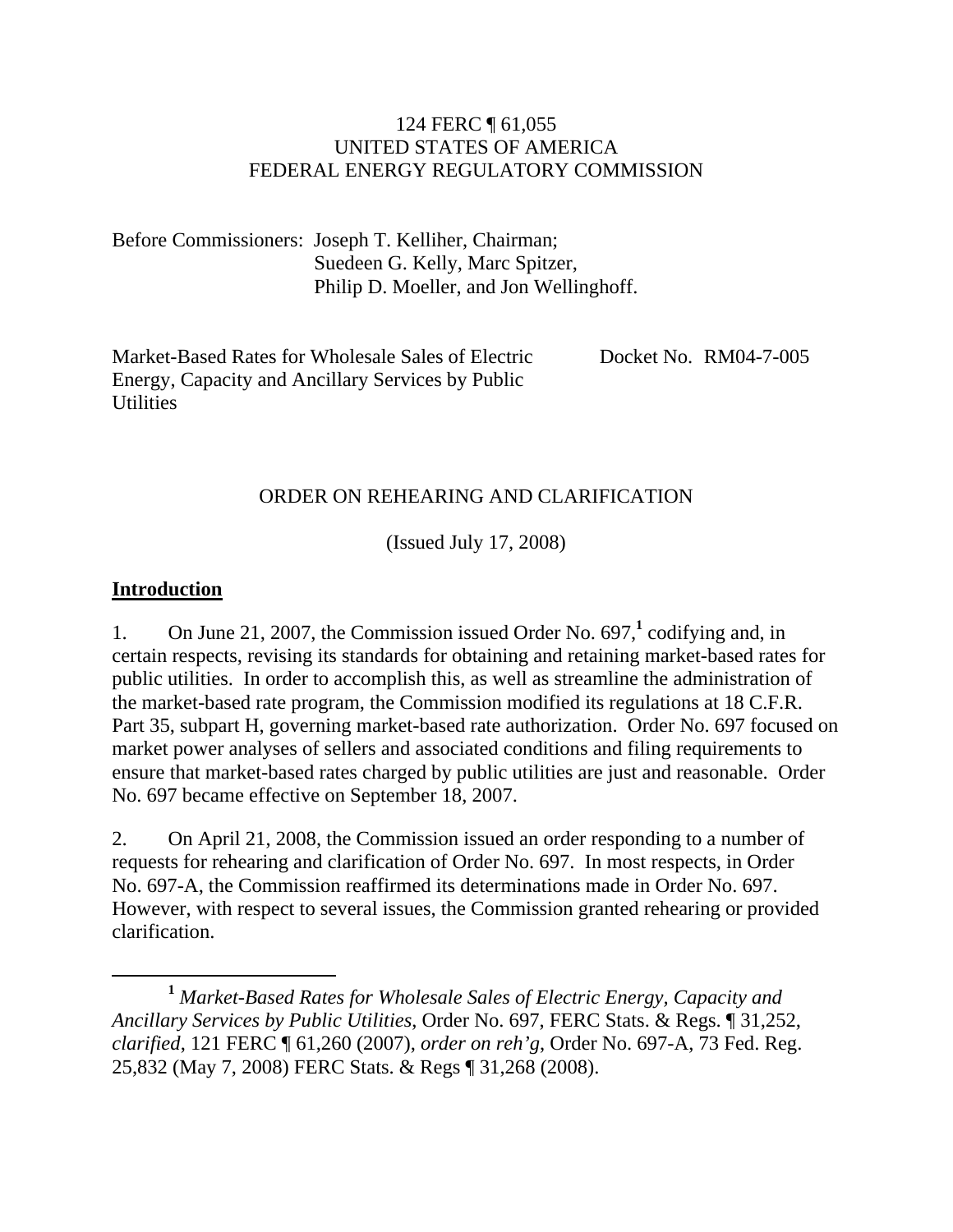3. A number of entities filed requests for clarification or rehearing of Order No. 697- A concerning, among other things, the discussion in footnote 208 of Order No. 697-A concerning how simultaneous transmission import capability is to be allocated among competing suppliers for purposes of performing the indicative screen market power analysis. On June 6, 2008, the Commission issued a notice granting Transmission Owners in the Southeast Region an extension of time to file their revised updated market power analyses until 45 days after the date of issuance of a Commission order addressing this issue. On that same date, the Commission also granted certain filers in PJM Interconnection, L.L.C. (PJM) the same extension.

4. In this order, the Commission addresses the requests for rehearing or clarification of footnote 208. However, this order does not address the remaining issues raised in requests for rehearing or clarification of Order No. 697-A. The remaining issues raised on rehearing of Order No. 697-A will be addressed in a subsequent order.

5. Specifically, in this order the Commission grants the requests for rehearing with regard to footnote 208 of Order No. 697-A and clarifies that in performing the indicative screen analysis, market-based rate sellers may allocate the simultaneous import limit (SIL) capability on a *pro rata* basis (after accounting for the seller's firm transmission rights) based on the relative shares of the seller's (and its affiliates') and competing suppliers' uncommitted generation capacity in first-tier markets.

6. The Transmission Owners in the Southeast Region and certain filers in PJM are required to file their revised updated market power analyses within 45 days after the date of issuance of this order.

# **Discussion**

7. In Order No. 697, the Commission adopted the requirement that SIL studies be used as a basis for transmission access when performing the market power analysis (either the indicative screens or the delivered price test (DPT) analysis).**<sup>2</sup>**

8. In Order No. 697-A, the Commission explained that the objective of the SIL calculation is to determine the amount of transmission imports available to bring in supply from first-tier areas. At the same time, the Commission attempted to explain the difference between two distinct steps in performing the market power analysis: (1) the calculation of the SIL capability and (2) the allocation of that SIL capability for purposes of performing the indicative screens. In particular, the Commission stated in footnote 208:

**<sup>2</sup>** <sup>2</sup> Order No. 697, FERC Stats. & Regs. ¶ 31,252 at P 19.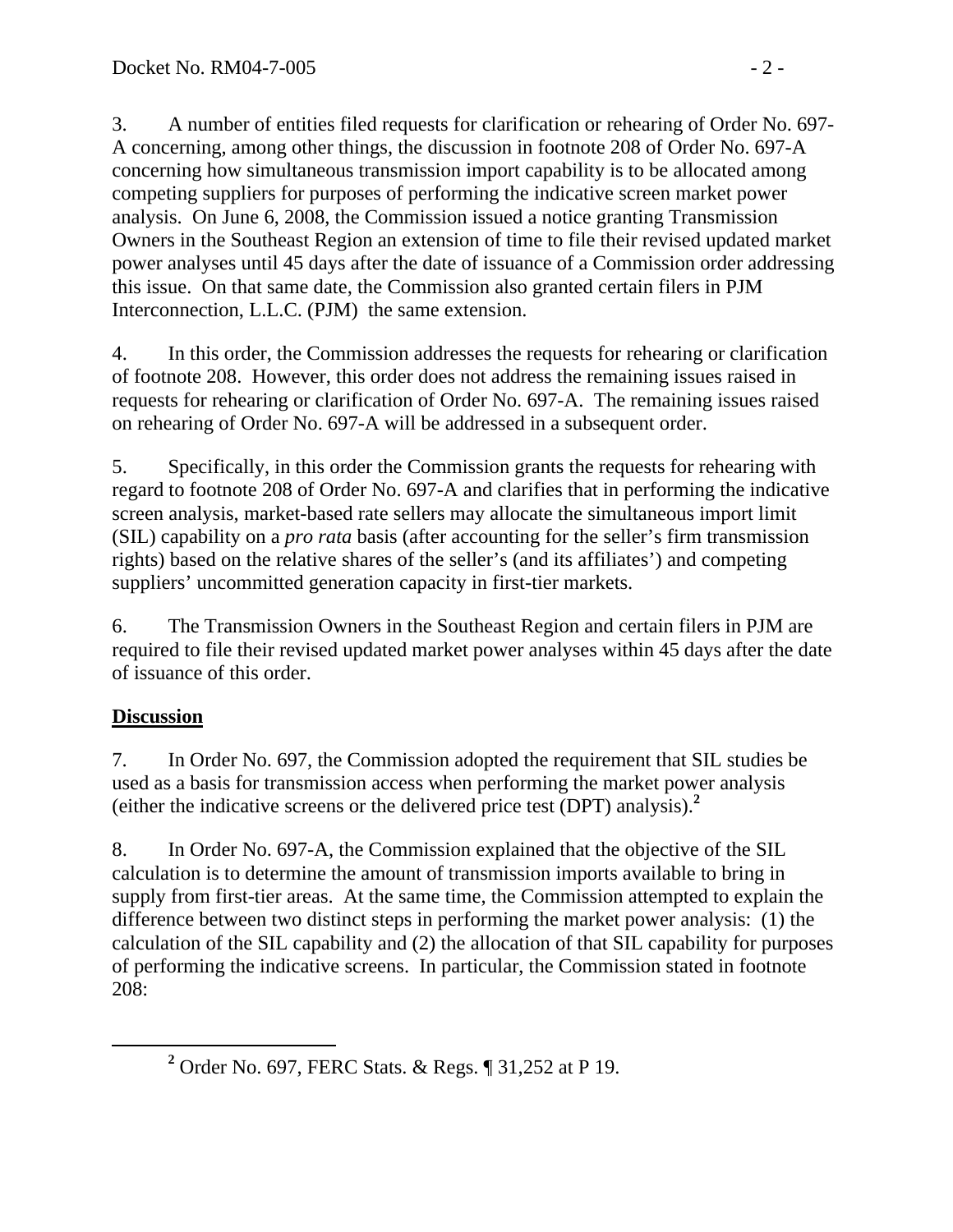The Commission recognizes that there may be confusion concerning the use of a *pro rata* allocation of generation capacity when performing a simultaneous transmission import limit (SIL) study and the requirement that, when performing the indicative screens, "[a]ny simultaneous transmission import capability should first be allocated to the seller's uncommitted remote generation. Any remaining simultaneous transmission import capability would then be allocated to any uncommitted competing supplies."

With regard to performing a SIL study, pro-rata allocation is used to assign shares to two "groups" of uncommitted generation capacity in the aggregated first-tier market. The seller must first calculate the sum of its owned and affiliated uncommitted generation capacity, then it must sum all other sellers' uncommitted generation capacity. The seller then divides these two numbers to compute a ratio of the seller's (and affiliated) uncommitted generation capacity to all other sellers' uncommitted generation which determines the "share" that each seller is allocated to import into the study area. In other words, when performing the SIL study, any uncommitted generation capacity in the aggregate first-tier market is allocated pro rata for the purpose of determining the value of the SIL.

With regard to performing the indicative screen analyses, all of the seller's and its affiliated uncommitted generation capacity in first-tier markets (remote capacity) should be allocated to the seller's total uncommitted capacity in the relevant market (study area), up to the SIL limit. Any remaining simultaneous transmission import capability is then allocated to any uncommitted competing generation.**<sup>3</sup>**

9. In this order, we address the allocation of the SIL capability when performing the indicative screens. Specifically, we clarify that, to the extent the seller has remaining uncommitted first-tier generation capacity after accounting for the seller's (and its affiliates') firm transmission rights, the remaining SIL capability may be allocated on a *pro rata* basis to import the remaining uncommitted first-tier generation capacity of both the seller and competing suppliers.

**<sup>3</sup>** *See* Order No. 697-A, FERC Stats. & Regs ¶ 31,268, n. 208, *citing* Order No. 697, FERC Stats. & Regs. ¶ 31,252 at P 38.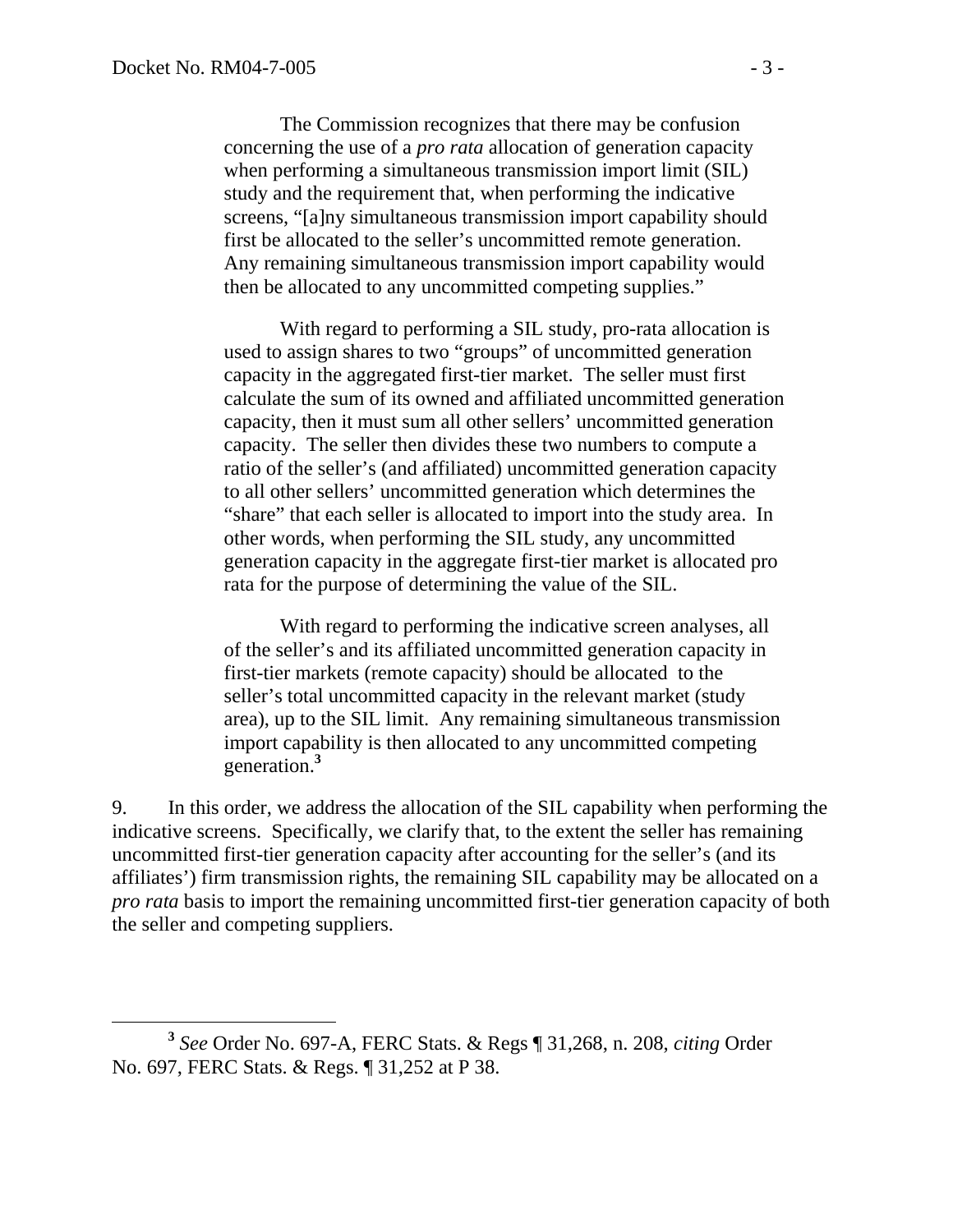## **Requests for Rehearing and Clarification**

10. The Edison Electric Institute (EEI), the Electric Power Supply Association (EPSA), Southern Company Services, Inc.,**<sup>4</sup>** MidAmerican Energy Company (MidAmerican), Reliant Energy, Inc. (Reliant), E.ON U.S., PacifiCorp and Public Service Company of New Mexico (collectively, Indicated Parties), FirstEnergy Service Company (FirstEnergy), and Exelon Corporation (Exelon) filed requests for rehearing and/or clarification of footnote 208.**<sup>5</sup>**

11. Generally, Petitioners argue that the statements in footnote 208 of Order No. 697- A are a change from past Commission policy and that market-based rate sellers should be allowed to allocate remaining transmission capability *pro rata* among all outside (i.e., first-tier) suppliers. Petitioners argue that this change was adopted without necessary notice and comment due process. Petitioners argue that the *pro rata* allocation approach reflects the Commission's open access transmission policies embodied in Orders No. 888**<sup>6</sup>** and 890.**<sup>7</sup>**

12. Petitioners argue that since the Commission first began requiring use of the market-based rate indicative screens, the industry has understood SIL studies to involve

<sup>5</sup> Southern Companies, MidAmerican, Indicated Parties, and Exelon join EEI in its arguments, or incorporate them by reference, on the issue of *pro rata* allocation of capacity when performing SIL studies.

**<sup>6</sup>** *Promoting Wholesale Competition Through Open Access Non-Discriminatory Transmission Services by Public Utilities*; *Recovery of Stranded Costs by Public Utilities and Transmitting Utilities*, Order No. 888, FERC Stats. & Regs. ¶ 31,036 (1996), *order on reh'g*, Order No. 888-A, FERC Stats. & Regs. ¶ 31,048, *order on reh'g*, Order No. 888-B, 81 FERC ¶ 61,248 (1997), *order on reh'g*, Order No. 888-C, 82 FERC ¶ 61,046 (1998), *aff'd in relevant part sub nom. Transmission Access Policy Study Group v. FERC*, 225 F.3d 667 (D.C. Cir. 2000), *aff'd sub nom. New York v. FERC*, 535 U.S. 1 (2002).

**<sup>7</sup>** *Preventing Undue Discrimination and Preference in Transmission Service*, Order No. 890, FERC Stats. & Regs. ¶ 31,241 (2007), *order on reh'g*, Order No. 890-A, 73 Fed. Reg. 2984 (Jan. 16, 2008), FERC Stats & Regs. ¶ 31,261 (2007).

**<sup>4</sup>** <sup>4</sup> Southern Companies Services, Inc. filed its request for clarification or rehearing acting as agent for Alabama Power Company, Georgia Power company, Gulf Power Company, Mississippi Power Company and Southern Power Company (collectively, Southern Companies).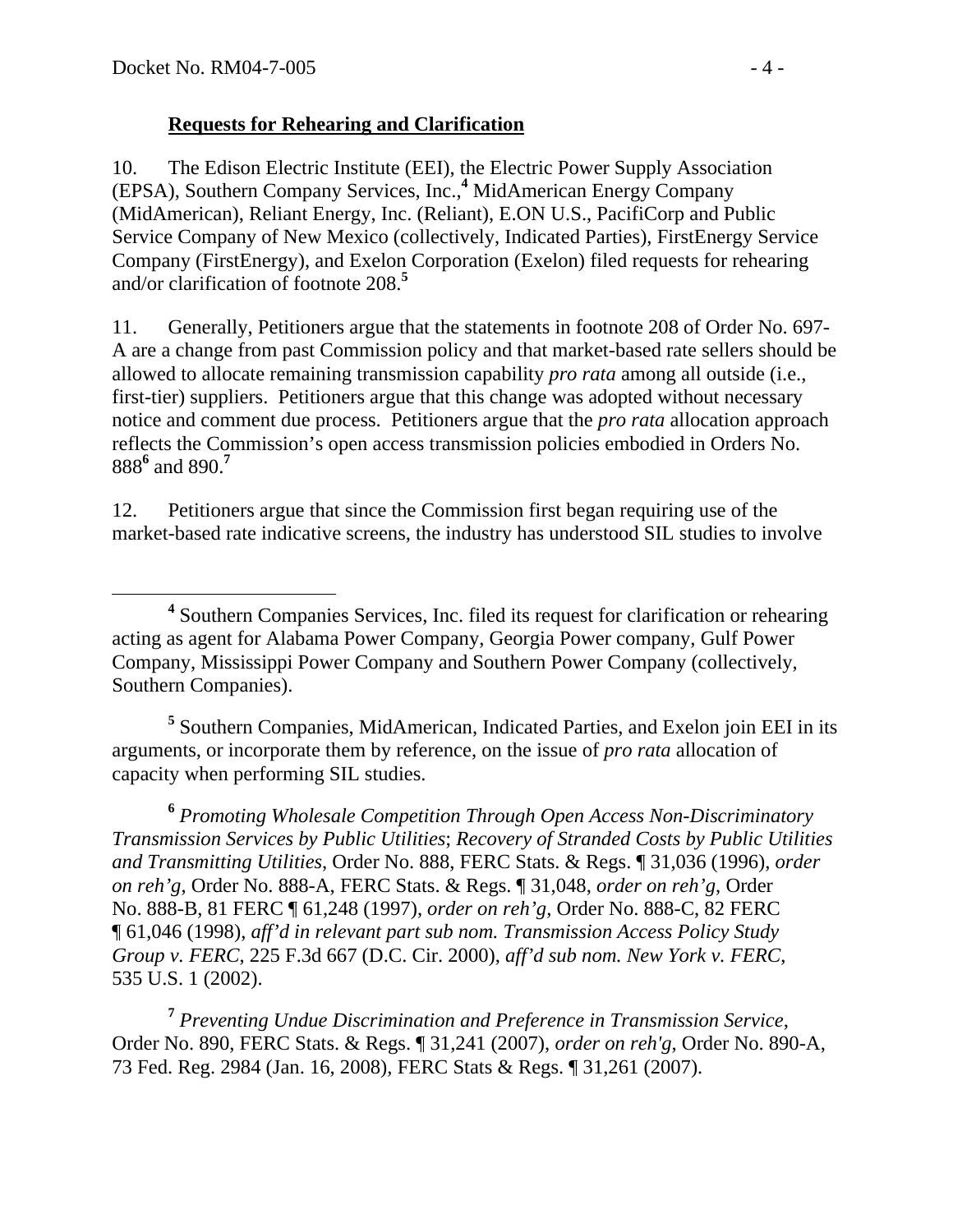*pro rata* allocation of "uncommitted transmission capability"**<sup>8</sup>** to all market participants, including the seller and its affiliates, in performing indicative screens and other analyses. But, as Petitioners argue, Order No. 697-A includes a seemingly contrary statement that is creating confusion and concern.**<sup>9</sup>** EEI explains that in paragraph 143 of Order No. 697- A, focusing on the treatment of remote generation capacity with firm and network transmission reservations, the Commission stated that the objective of the SIL study is to determine transmission availability to import power from uncommitted remote generation capacity, and the Commission explained how sellers**<sup>10</sup>** should factor in existing long-term firm transmission reservations.**<sup>11</sup>** Petitioners argue that footnote 208 is facially inconsistent with the Commission's historical policy of a *pro rata* allocation of import capability, as reflected in Order No. 697 and its predecessor orders, the April 14 and July 8 Orders.**<sup>12</sup>** Concerns regarding footnote 208's inconsistency with Commission precedent are shared by EEI, MidAmerican, EPSA, Reliant, Exelon, FirstEnergy, Southern and MidAmerican.

13. Footnote 208 states that "all of the seller's and its affiliated uncommitted generation capacity in first-tier markets (remote capacity) should be allocated to the seller's total uncommitted capacity in the relevant market (study area), up to the SIL limit. Any remaining simultaneous transmission import capability is then allocated to any uncommitted competing generation."**<sup>13</sup>**

<sup>9</sup> EEI Rehearing Request at 3.

<sup>10</sup> We have substituted the term "seller" when Petitioners used "applicant" so that the text of this order is consistent with the terminology used in Order Nos. 697 and 697- A.

**<sup>11</sup>** EEI Rehearing Request at 4.

**<sup>12</sup>** EEI Rehearing Request at 5, Southern Rehearing Request at 2-3, referring to Order No. 697 as well as *AEP Power Marketing, Inc.*, 107 FERC ¶ 61,018 (April 14 Order), *order on reh'g*, 108 FERC ¶ 61,026 (2004) (July 8 Order).

**<sup>13</sup>** Order No. 697-A, FERC Stats. & Regs ¶ 31,268 at n. 208.

**<sup>8</sup>** <sup>8</sup> Petitioners variously use the terms "uncommitted transmission capability," "uncommitted transmission capacity," "uncommitted simultaneous transmission import capability" and "uncommitted transmission import capability." See Rehearing Requests of Southern, FirstEnergy, and EEI. However, in Order Nos. 697 and 697-A, the Commission did not use the modifier "uncommitted" in this context to refer to transmission. It is our understanding that Petitioners use these terms to generally refer to "simultaneous transmission import limit capability," or "SIL capability."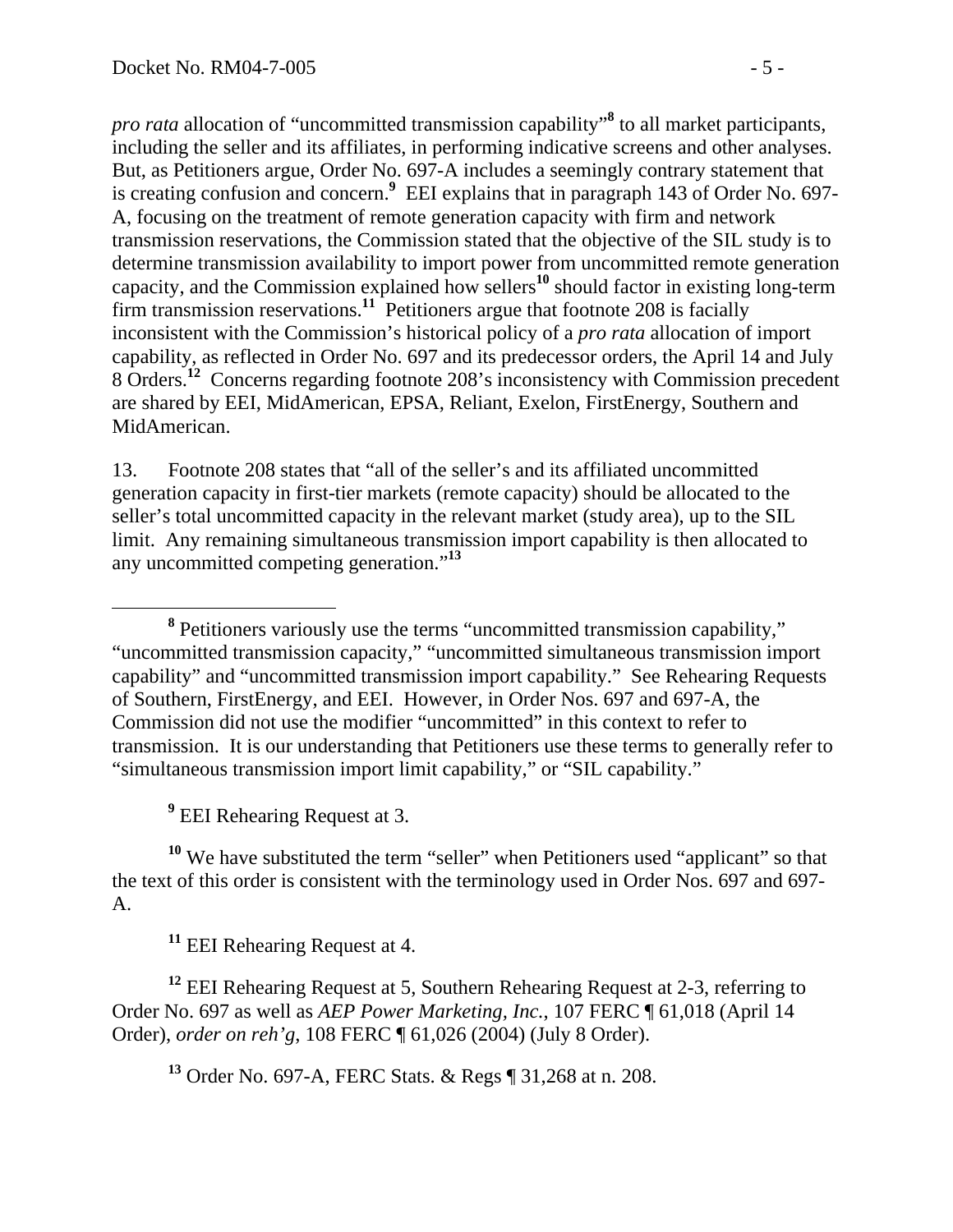14. However, Petitioners state that, in the July 8 Order, the Commission directed sellers to allocate uncommitted transmission capacity *pro rata* between themselves (and affiliates) and other sellers based on the parties' respective shares of uncommitted generation capacity. In other words, Petitioners argue that the Commission did not require that sellers first assign all available transmission capacity to their own and affiliated uncommitted generation capacity before engaging in a *pro rata* allocation of any remaining import capacity to outside supplies.**<sup>14</sup>**

15. Petitioners state that in Order No. 697, the Commission reaffirmed the approach sanctioned in the July 8 Order "that the current practice of allocating simultaneous import capability *pro rata* to sellers based on uncommitted capacity should be continued."**<sup>15</sup>** Petitioners note that, similarly, in Order No. 697, the Commission stated, "[w]e then allocate imports based on transmission capacity (limited by the physical capabilities of the transmission system as determined by the SIL study) *pro rata* based on sellers' firsttier uncommitted generation capacity."**<sup>16</sup>** EEI notes that the accompanying footnote explained how the study accounted for the seller's transmission reservations: "The SIL study also accounts for transmission reservations when determining the amounts of import available to reach the study area as discussed herein and in the April 14 and July 8 Orders."**<sup>17</sup>** Petitioners argue that that the Commission has stated that "*pro rata* allocation is used to assign shares of simultaneous transmission import capability to uncommitted generation capacity in aggregated first-tier balancing authority areas to determine how much uncommitted generation capacity can enter the study area."**<sup>18</sup>**

**<sup>15</sup>** EEI Rehearing Request at 6, *citing* Order No. 697, FERC Stats. & Regs. ¶ 31,252 at P 373 (emphasis added by EEI).

**<sup>16</sup>** Southern Rehearing Request at 10 n. 12, FirstEnergy Rehearing Request at 5, EEI at 6, Reliant Rehearing Request at 18 n. 46, *citing* Order No. 697, FERC Stats. & Regs. ¶ 31,252 at P 374.

**<sup>17</sup>** EEI Rehearing Request at 6, *citing* Order No. 697, FERC Stats. & Regs. ¶ 31,252 at n. 381.

**<sup>18</sup>** Southern Rehearing Request at 6-7, EEI Rehearing Request at 6-7, *citing* Order No. 697, FERC Stats. & Regs. ¶ 31,252 at P 375.

**<sup>14</sup>** EEI Rehearing Request at 5, Southern Rehearing Request at 6-7. We note that the Commission did not use the term "uncommitted transmission capacity" in the July 8 Order. However, as noted above, it appears that in discussing the July 8 Order EEI uses "uncommitted transmission capacity" to refer to "simultaneous transmission import capability." *See* EEI Rehearing Request at 5.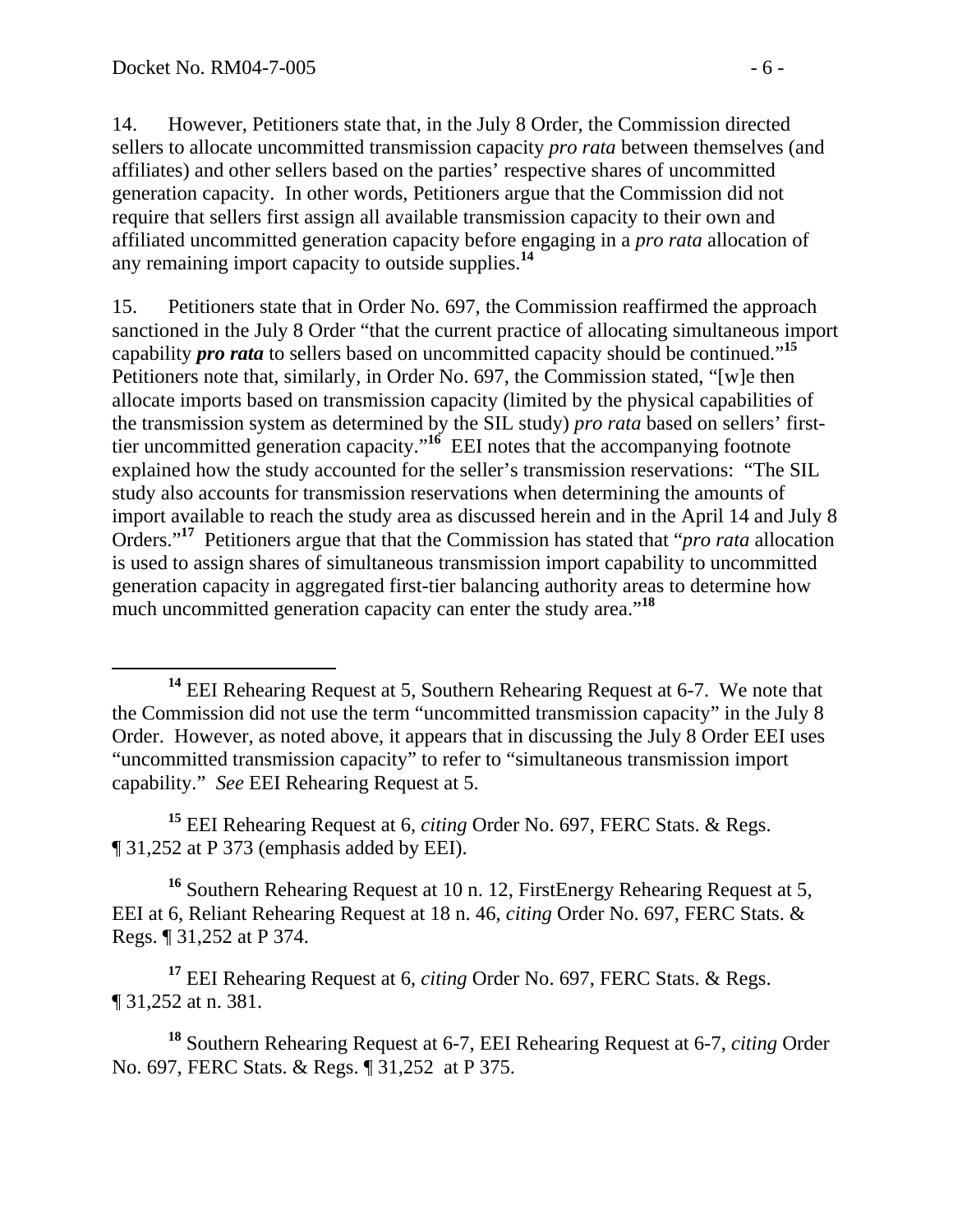### 16. EEI points to paragraph 45 of the July 8 Order. There, the Commission stated:

In response to the argument that the April 14 Order improperly directs applicants to first allocate simultaneous transmission import capability to their own uncommitted remote generation, we clarify that only the portion of an applicant's uncommitted remote generation capacity that has firm or network reservations should be modeled in the base case and subtracted from available simultaneous transmission import capability. Specifically, remote resources owned or controlled by the applicant or its affiliates that are located in first-tier control areas should be modeled in each seasonal power flow case at the output level that utilizes the network or firm pointto-point transmission reservations historically used by the applicant or its affiliates. The remaining capacity should be modeled as uncommitted capacity and, with other unaffiliated supply, ramped up pro-rata to calculate the simultaneous transmission import capability into the area under study. This treatment is consistent with the pro forma tariff (OATT) that gives priority to network and firm point-topoint reservations over non-firm reservation requests.**<sup>19</sup>**

17. Petitioners argue that the practice of *pro rata* allocation was reflected in numerous market power studies submitted by EEI members and others.<sup>20</sup> EEI states that it is unaware of any orders or deficiency letters where the Commission or the Commission's staff challenged a seller's allocation of import capability among sellers/affiliates and competing suppliers on the basis of a *pro rata* share of uncommitted capacity in first-tier markets.**<sup>21</sup>**

18. Petitioners argue that footnote 208 departs from the current practice of allocating simultaneous transmission import capability on a *pro rata* basis without explanation or reasoned analysis.**<sup>22</sup>** They contend that, for the first time on rehearing in Order No. 697- A, in footnote 208, the Commission indicated its intention to change a long-standing

 **<sup>19</sup>** *AEP Power Marketing Inc*., 108 FERC ¶ 61,026, at P 45, EEI Rehearing Request at 7-8, (2004) (July 8 Order).

**<sup>20</sup>** EEI Rehearing Request at 8, Exelon Rehearing Request at 4, FirstEnergy Rehearing Request at 6.

**<sup>21</sup>** EEI Rehearing Request at 8, FirstEnergy Rehearing Request at 6.

**<sup>22</sup>** EEI Rehearing Request at 12, EPSA Rehearing Request at 22, Reliant Rehearing Request at 19-20.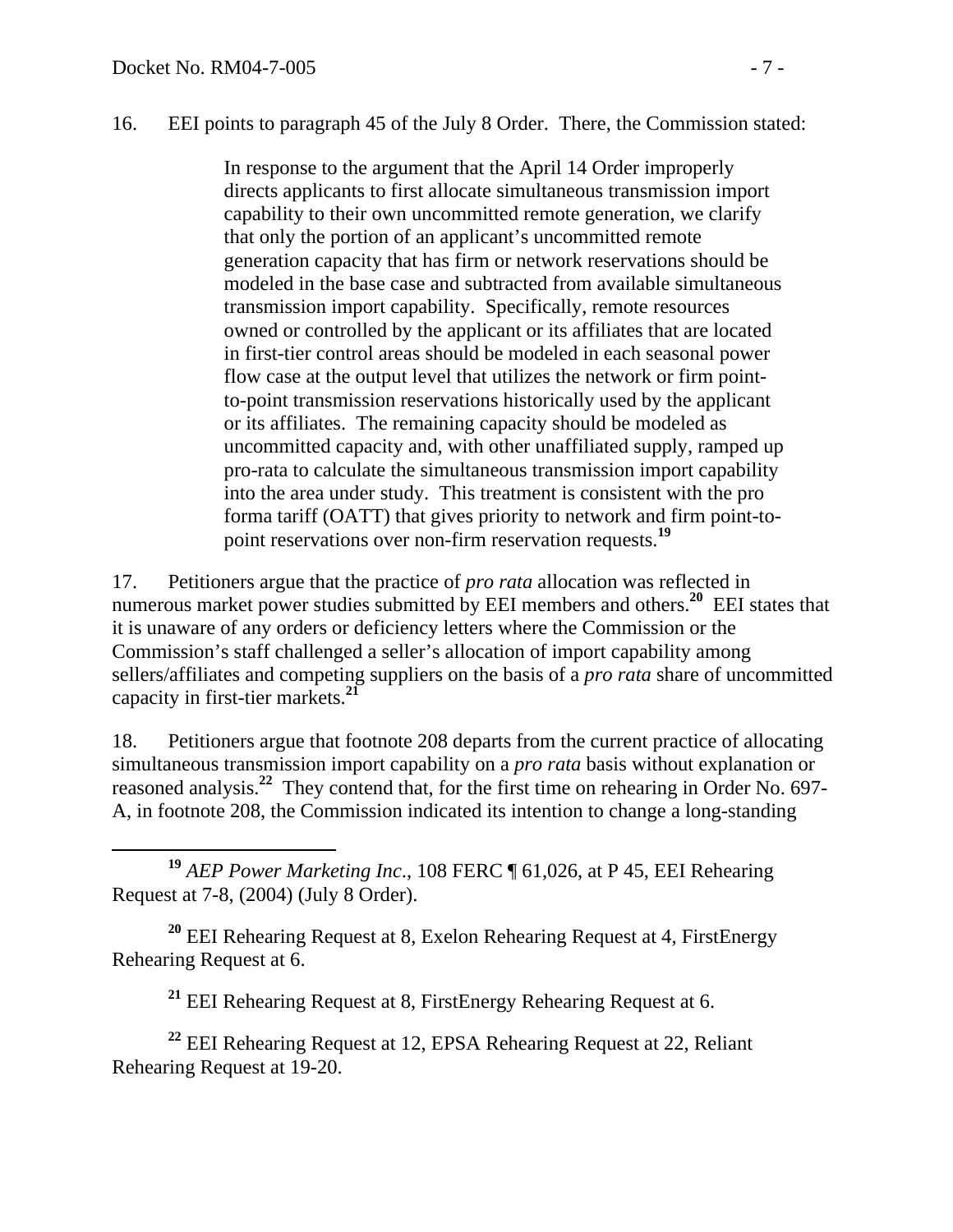policy that had not previously been viewed as open to possible modification.**<sup>23</sup>** Thus, Petitioners argue that the statement contained in footnote 208 establishes a new regulatory requirement, without a proper notice-and-comment rulemaking.**<sup>24</sup>**

19. Petitioners argue that the *pro rata* approach to allocating import capability accurately reflects the Commission's strong, effective open access transmission policies embodied in Order Nos. 888 and 890.**<sup>25</sup>** They argue that jurisdictional transmission providers offer open access for all sellers of electricity and have no first-call right on available transmission capacity and no ability to block competitors from using it.**<sup>26</sup>** Specifically, EEI argues that "under the Commission's existing open access to transmission regulations, market-based rate sellers have no 'first-call' rights to import power into their study area markets absent any confirmed network resource designations or long-term firm transmission reservations, which already are reflected in the SIL study."**<sup>27</sup>** Petitioners argue that a *pro rata* allocation of uncommitted transmission capacity for purposes of conducting the indicative screens accurately reflects the reality of the marketplace and is consistent with the OATT.**<sup>28</sup>** Petitioners argue that the presumed priority underlying the footnote 208 methodology is contrary to Order Nos. 888 and 890, which establish a system of non-discriminatory access to the transmission grid.**<sup>29</sup>** EPSA, for example, states that it appears that the Commission intends for the footnote 208 methodology to apply even when the study area and first-tier markets are Regional Transmission Operator (RTO) or Independent System Operator (ISO) markets, where transmission service is provided by an entity that is independent of market participants. Petitioners argue that one of the goals which prompted the Commission to encourage the development of RTOs and ISOs was to assure the non-discriminatory access to the transmission grid and the presumption of preferential treatment evident in

**<sup>23</sup>** Exelon Rehearing Request at 15.

**<sup>24</sup>** EEI Rehearing Request at 5, Southern Rehearing Request at 10-11.

**<sup>25</sup>** EEI Rehearing Request at 8-9. FirstEnergy Rehearing Request at 7-9, Reliant Rehearing Request at 20.

**<sup>26</sup>** EEI Rehearing Request at 7-8, FirstEnergy Rehearing Request at 7.

<sup>27</sup> EEI Rehearing Request at 5. Indicated Parties make a similar "first right" argument in Indicated Parties Rehearing Request at 4-5.

**<sup>28</sup>** EEI Rehearing Request at 9, FirstEnergy Rehearing Request at 7-9.

**<sup>29</sup>** EPSA Rehearing Request at 25, Exelon Rehearing Request at 10-11.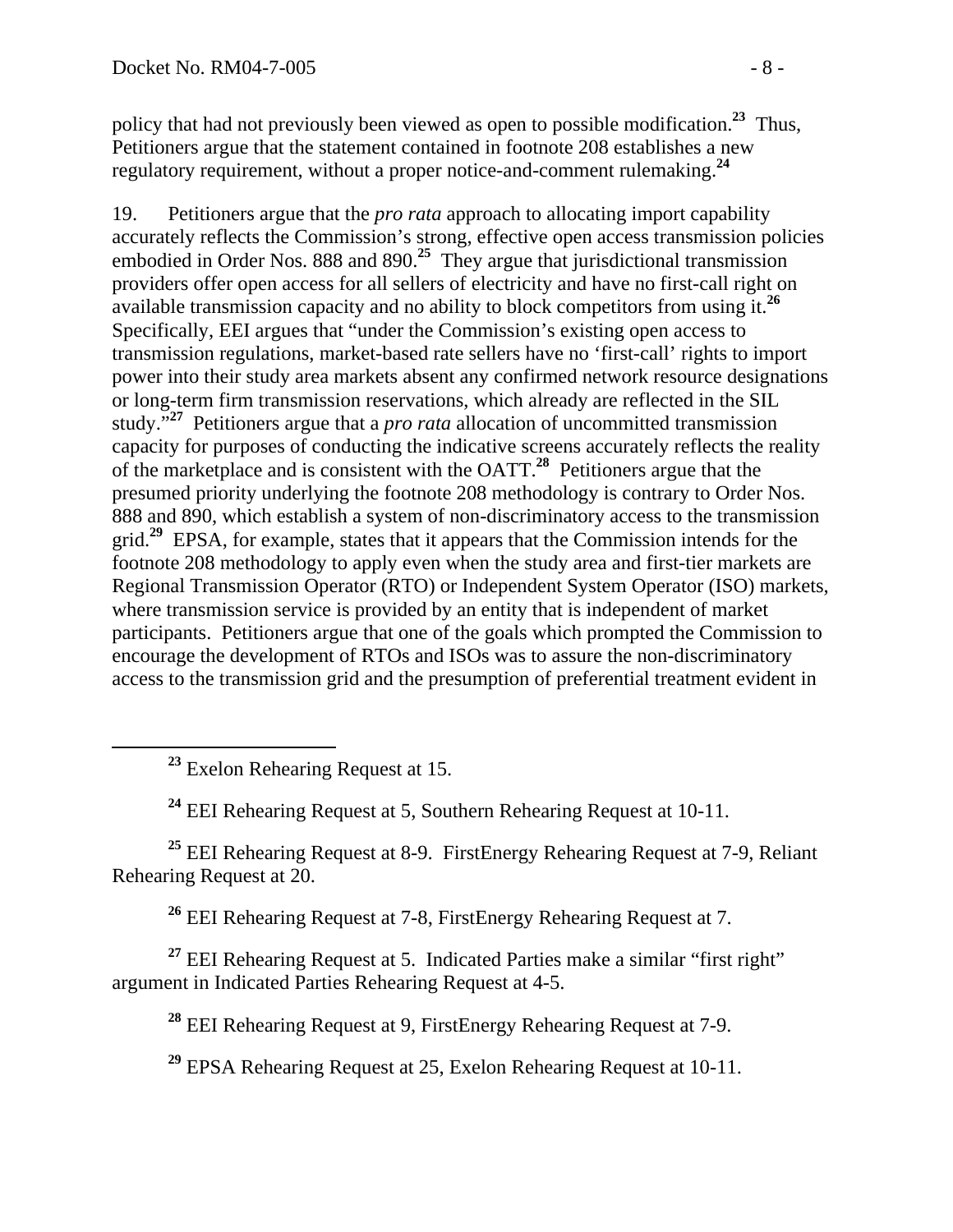footnote 208's methodology is at odds with the direct assignment approach of footnote 208.**<sup>30</sup>**

20. Petitioners argue that the results of the indicative screens will be skewed by assigning to transmission-owning market-based rate sellers uncommitted generation capacity for which there are no associated rights to transmission service.**<sup>31</sup>** Petitioners argue that this in turn is likely to result in "false positives" that will require sellers to prepare more costly and time-consuming DPT analyses.**<sup>32</sup>** EPSA argues that the methodology in footnote 208 does not lead to a conservative view of import capability into a particular market, but rather to a fundamentally flawed assumption about the seller's ability to exercise market power.**<sup>33</sup>** Exelon argues that the approach in footnote 208 exaggerates the seller's market shares through inflated import levels of affiliated capacity based on implausible or non-existent reservations and scheduling arrangements.**<sup>34</sup>**

21. Petitioners further argue that the new SIL allocation policy stated in footnote 208 conflicts with the Commission's stated objective of conforming the assumptions and data used by parties filing market power studies within the same region.**<sup>35</sup>** If one follows the requirements of footnote 208, each seller's indicative screens thus would assume a different allocation of imports, and the market shares reported for the collective group would substantially exceed total amounts of capacity in the relevant market. This would undermine the Commission's objective of assuring consistent data and indicative screens results within the same region.**<sup>36</sup>**

22. Exelon states that a change in the SIL allocation scheme at this point in the filing schedule would result in a plethora of non-comparable screen results between the filings made in the three Northeast RTOs by market-based rate sellers affiliated with

**<sup>30</sup>** EPSA Rehearing Request at 26, FirstEnergy Rehearing Request at 9.

**<sup>31</sup>** FirstEnergy Rehearing Request at 12, EEI Rehearing Request at 9-10, Reliant Rehearing Request at 20.

**<sup>32</sup>** EEI Rehearing Request at 9-10, Exelon Rehearing Request at 8, FirstEnergy Rehearing Request at 9-10.

**<sup>33</sup>** EPSA Rehearing Request at 24.

**<sup>34</sup>** Exelon Rehearing Request at 5.

**<sup>35</sup>** Exelon Rehearing Request at 8-10, FirstEnergy Rehearing Request at 11.

**<sup>36</sup>** Exelon Rehearing Request at 9.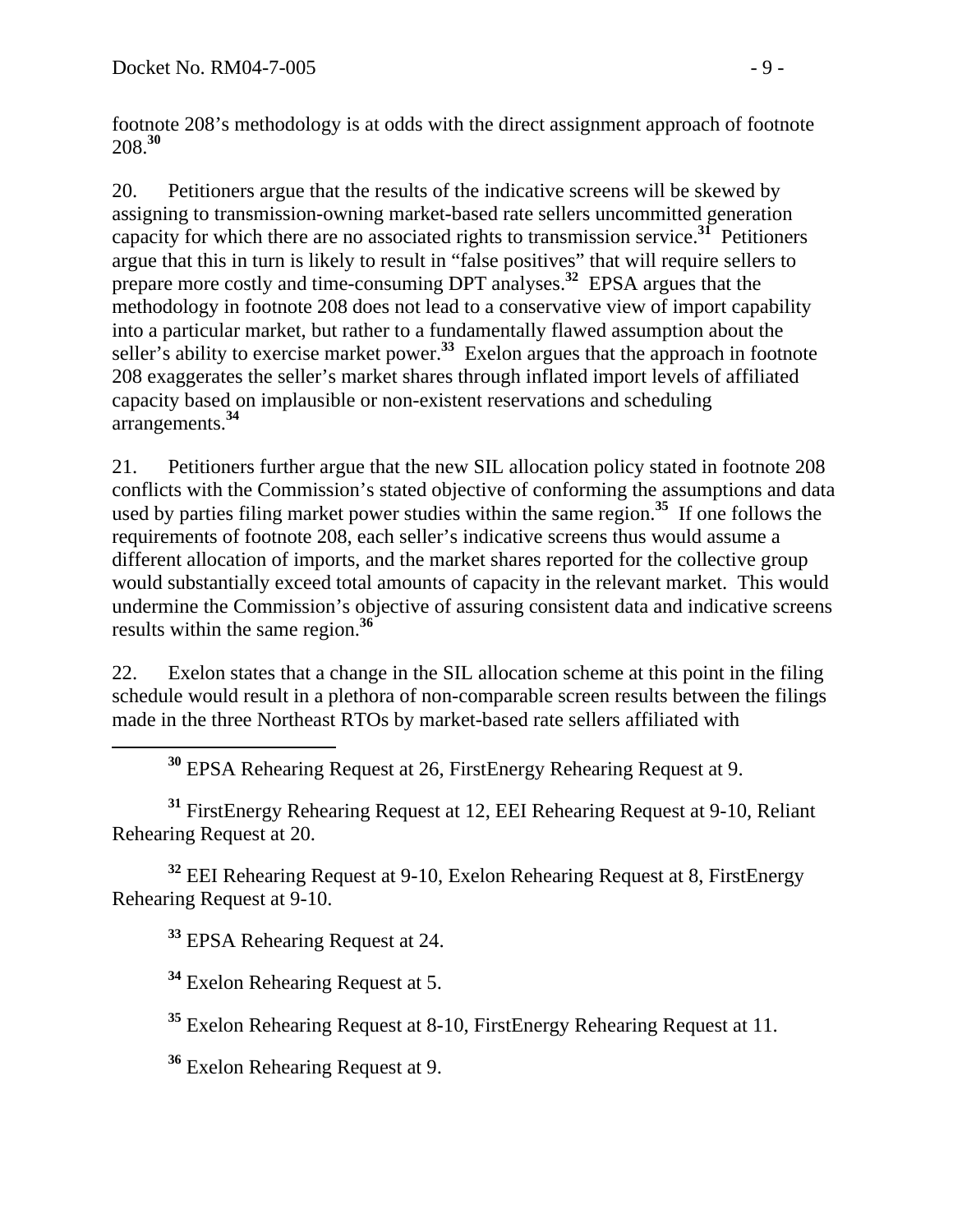transmission owners in January 2008 under the old *pro rata* scheme and the filings made in the same three Northeast RTOs in June 2008 by other market-based rate sellers using the footnote 208 guidance.**<sup>37</sup>**

23. EEI requests that the Commission clarify that its interpretation of SIL studies in footnote 208 of Order No. 697-A, if retained, will apply only prospectively to applications due more than 60 days after the Commission issues an order in response to requests for rehearing of Order No. 697-A. EEI states that this would avoid confusion and allow market-based rate sellers to complete their current studies and submit their applications without delay.**<sup>38</sup>**

# **Commission Determination**

24. As noted above, the Commission attempted through the use of footnote 208 in Order No. 697-A to address confusion that may exist between: (1) the calculation of the SIL capability, and (2) the allocation of that SIL capability among the seller and competing suppliers for the purposes of performing the indicative screen analysis. Based on the requests for rehearing received on this issue, it is apparent that confusion regarding this matter remains. There are two separate and distinct calculations addressed in footnote 208, one an engineering calculation and the other an economic one. While both of the calculations discussed in footnote 208 relate to performing a market power analysis, they are distinct steps in the market power analysis. The instant order only addresses the second step.

25. At issue here is the statement in footnote 208 that "all of the seller's and its affiliated uncommitted generation capacity in first-tier markets (remote capacity) should be allocated to the seller's total uncommitted capacity in the relevant market (study area), up to the SIL limit. Any remaining simultaneous transmission import capability is then allocated to any uncommitted competing generation." Petitioners contend that this statement is in error and that SIL capability should be allocated between the seller (and its affiliates) and competing suppliers on a *pro rata* basis. EEI argues that after accounting for the seller's firm transmission rights into the study area**,** the remaining SIL capability should be allocated between the seller and the competing suppliers on a *pro rata* basis. Upon further deliberation and careful consideration of petitioners' arguments, we grant the rehearing request of EEI and other Petitioners on this issue and clarify our policy below.

**<sup>37</sup>** Exelon Rehearing Request at 9-10.

**<sup>38</sup>** EEI Rehearing Request at 4.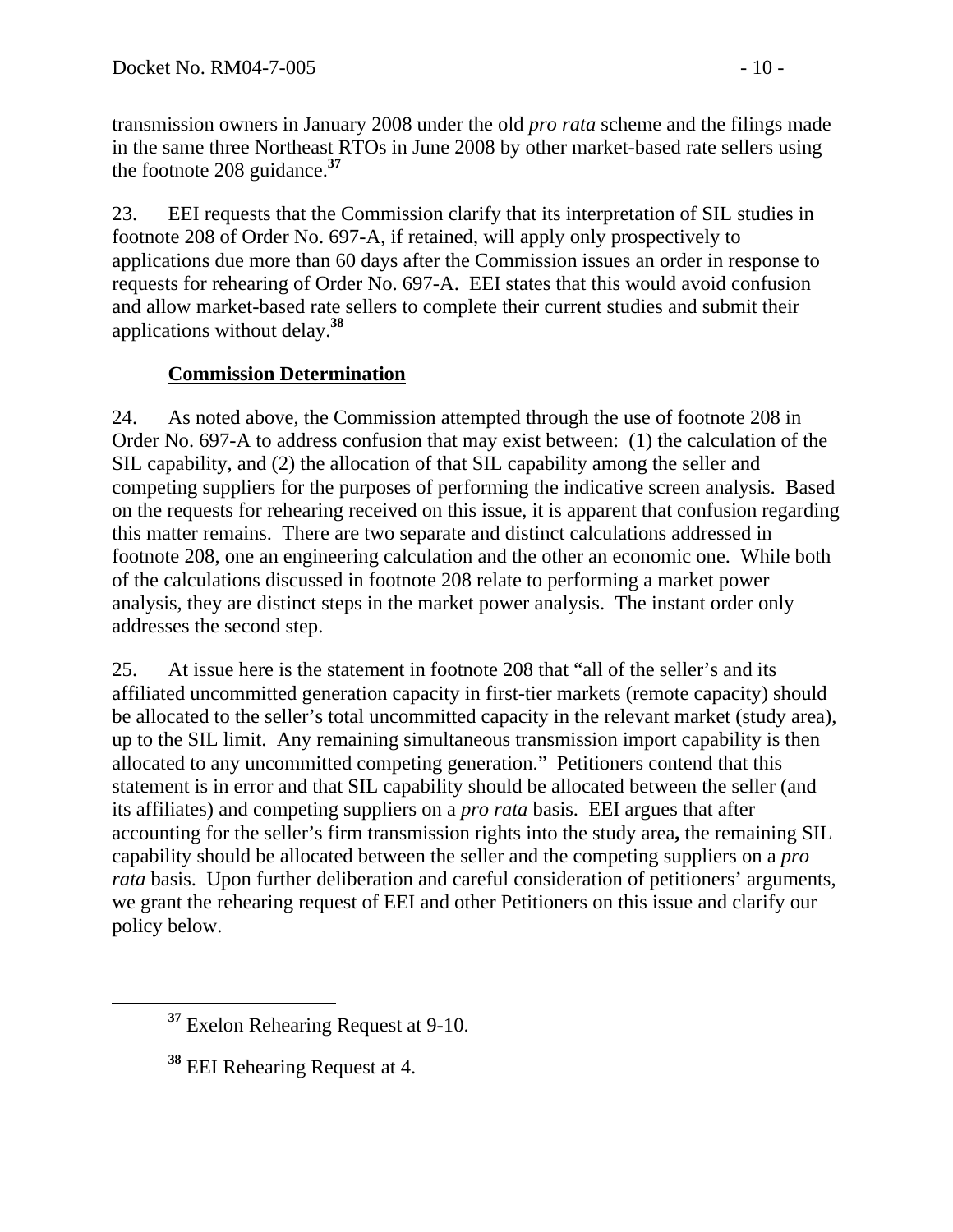26. We agree with Petitioners that the principles of Order Nos. 888 and 890 provide for non-discriminatory access to available transmission capacity. In particular, Order Nos. 888 and 890 require that jurisdictional transmission providers offer open access to all sellers of electricity and, thus, it is not reasonable to assume that all of a seller's uncommitted generation capacity in first-tier markets has a first-call right on available transmission capacity. Accordingly, after accounting for the firm transmission rights of the seller and its affiliates, allocating the remaining SIL capability on a *pro rata* basis (that is, based on the relative shares of the market-based rate seller's and competing suppliers' uncommitted generation capacity in the first-tier market that could be sold into the relevant market)**<sup>39</sup>** for purposes of conducting the indicative screens is consistent with the underlying principles of the OATT.

27. We also note that some sellers have used *pro rata* allocation in horizontal market power studies since the July 8 Order and these studies have been accepted by the Commission and available for public examination.**<sup>40</sup>** No party has protested the use of *pro rata* allocations in these studies.**<sup>41</sup>**

28. We find that granting rehearing on this issue does not modify the fundamental conservative nature of our market power analysis, in which the Commission has opted for the more conservative approach regarding a number of factors in the analysis, including using two initial screens to identify those sellers that may have market power;**<sup>42</sup>** the threshold for the market share indicative screen;**<sup>43</sup>** attributing generation to more than one

**<sup>40</sup>** *See, e.g.*, *FirstEnergy Operating Companies*, 111 FERC ¶ 61,032 (2005); *Idaho Power Company*, 110 FERC ¶ 61,219 (2005), *Dynegy Power Marketing Inc.*, 111 FERC ¶ 61,411 (2005).

**<sup>41</sup>** Given our past acceptance of studies using *pro rata* allocation, and our determination herein to accept future studies using *pro rata* allocation, we need not address Petitioners' due process arguments.

**<sup>42</sup>** Order No. 697, FERC Stats. & Regs. ¶ 31,252 at P 62.

**<sup>43</sup>** *Id*. P 89.

**<sup>39</sup>** In this regard, a *pro rata* allocation refers to allocating the SIL capability, after accounting for the seller's firm transmission rights, based on the ratio of the seller's uncommitted first-tier generation capacity divided by the total uncommitted first-tier generation capacity (i.e., the seller's uncommitted first-tier generation capacity plus the first-tier uncommitted generation capacity of competing suppliers).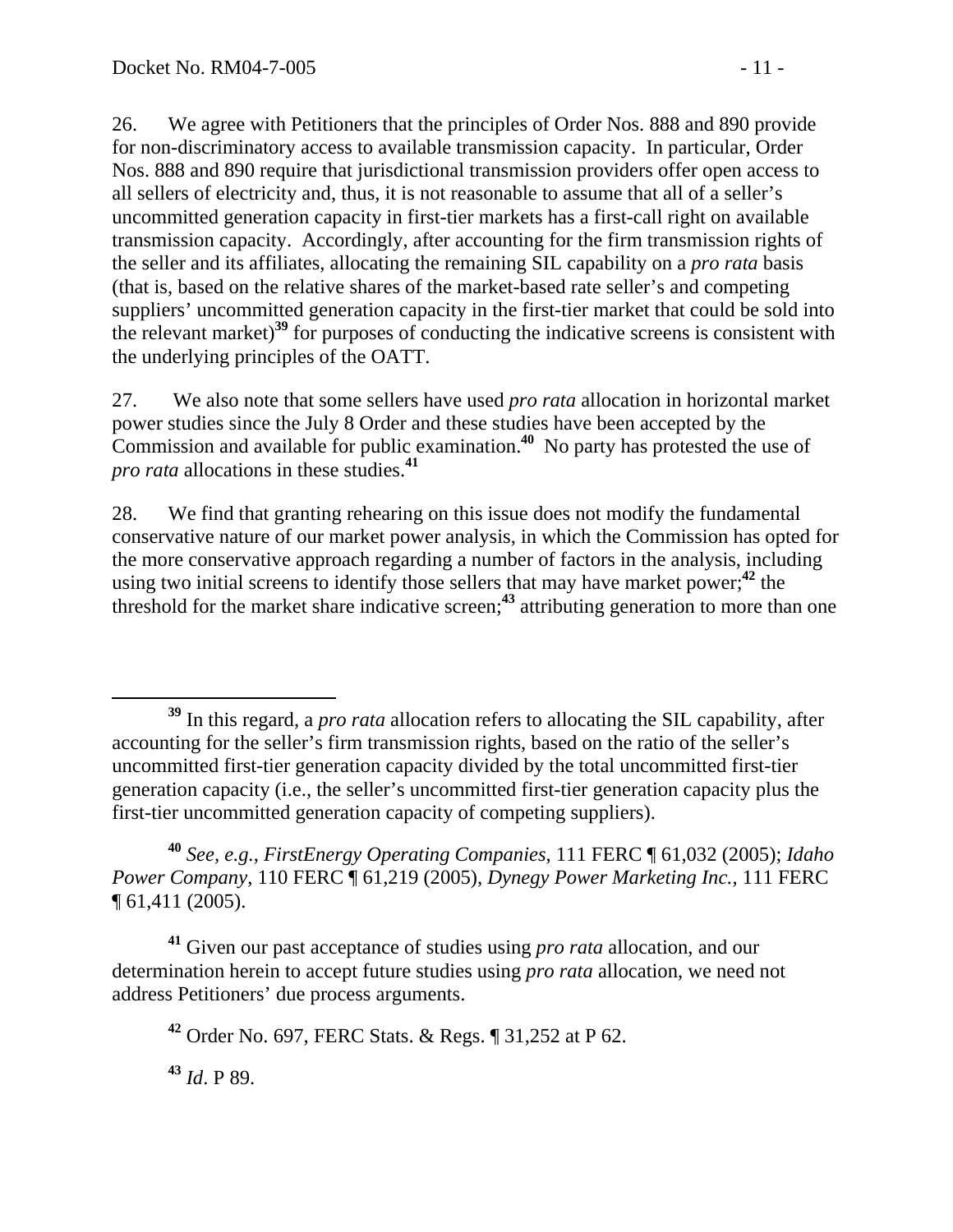seller for the purposes of the horizontal analysis in certain circumstances;**<sup>44</sup>** and the elimination of the section 35.27(a) exemption for post-1996 generators.**<sup>45</sup>**

29. In light of our decision to grant rehearing, and in an attempt to provide clarity concerning the allocation of SIL capability based on the sellers' and competing suppliers' uncommitted generation capacity in the first-tier markets, we describe below how we expect a *pro rata* allocation to be made. However, the Commission will consider alternative approaches provided such approaches do not change the fundamental principles described below.

30. The first step is the computation of the SIL capability. The SIL capability represents the limit of the transmission system to simultaneously import power into the study area.

31. After that computation is finished, one performs the second step, which is to allocate the SIL capability between the seller's (and its affiliates') uncommitted first-tier generation capacity and the uncommitted first-tier generation capacity of competing suppliers. As noted by EEI,<sup>46</sup> after allocating to the seller a portion of the SIL capability equal to its firm transmission rights, one then determines the respective shares of uncommitted generation capacity of the seller (and its affiliates) and competing suppliers. The remaining SIL capability is then allocated on a *pro rata* basis based on the seller's (and affiliates') and the competing suppliers' respective shares of uncommitted generation capacity in the first-tier markets. The instant order only addresses the second step.**<sup>47</sup>**

32. The typical situation is that both the seller and competitors have uncommitted generation capacity in the first-tier markets. To determine the respective shares of uncommitted generation capacity to be used in performing the market power analysis, a seller should: (1) determine the amount of firm transmission capacity**<sup>48</sup>** the seller has into

**<sup>44</sup>** *Id*. P 185.

**<sup>45</sup>** *Id*. P 322.

**<sup>46</sup>** EEI Rehearing Request at 2, 4.

**<sup>47</sup>** We note that the amount of first-tier uncommitted generation capacity attributed to the seller and the competing suppliers in performing the market power analysis is limited by the SIL.

**<sup>48</sup>** *See*, *e.g.,* Order No. 697, FERC Stats. & Regs. ¶ 31,252 at P 368. "Firm transmission capacity" includes network and firm point-to-point.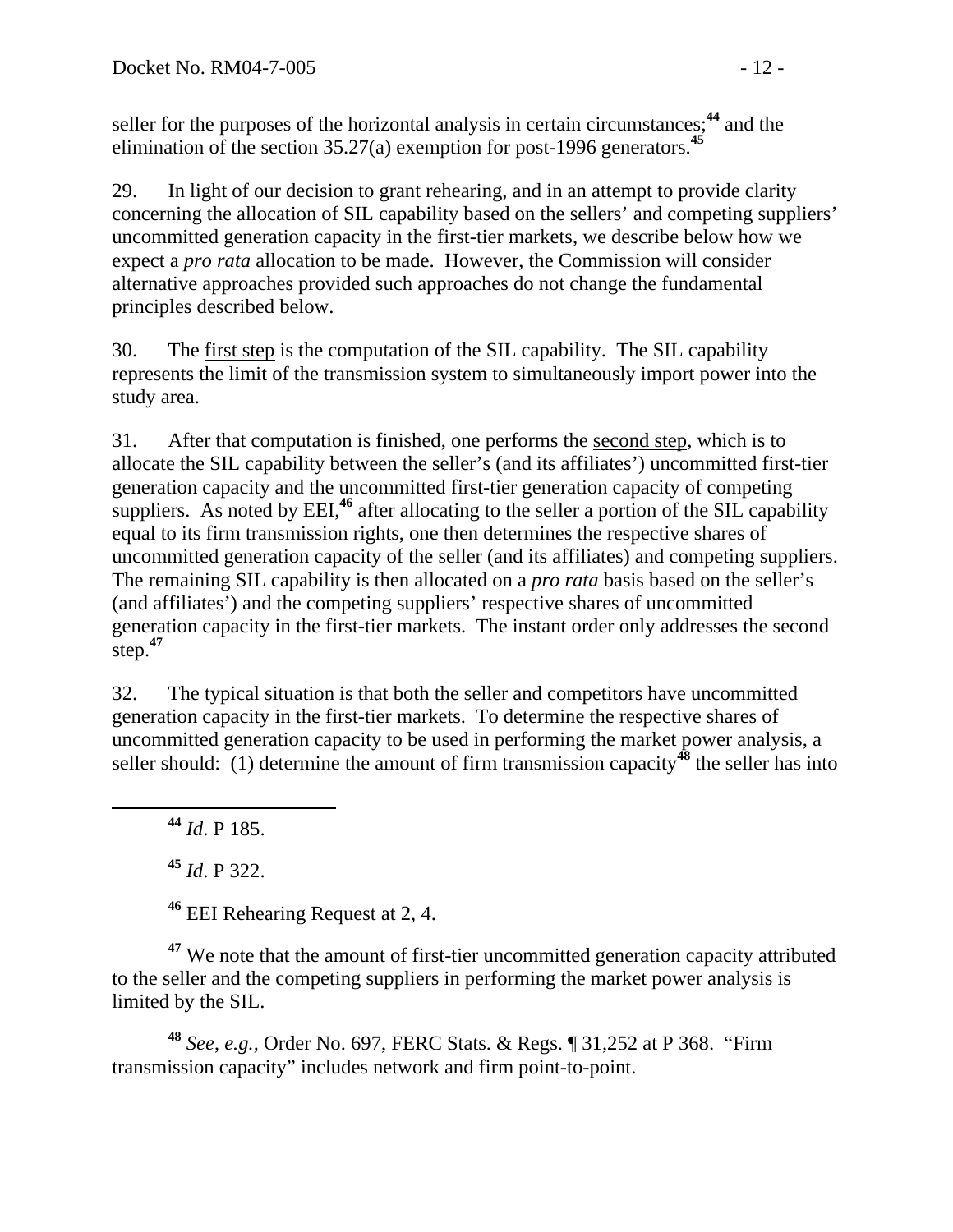the study area and assume that any seller's uncommitted first-tier generation capacity fully utilizes the seller's firm transmission rights (i.e., if the seller has 150 MW of firm transmission rights into the study area and 200 MW of uncommitted first-tier generation capacity, assume 150 MW of the seller's uncommitted first-tier generation capacity is imported into the study area, leaving the seller with 50 MW of uncommitted first-tier generation capacity);<sup>49</sup> and (2) to the extent the seller has remaining uncommitted firsttier generation capacity (in the preceding example, 50 MW),**<sup>50</sup>** the remaining SIL capability will be allocated on a *pro rata* basis to import the remaining uncommitted firsttier generation capacity of both the seller and competing suppliers.

33. Finally, it is unnecessary to make any further determinations regarding the issue of timing. Consistent with the notices issued June 6, 2008 granting certain filers an extension of time to file updated market power analyses, Transmission Owners in the Southeast Region as well as certain filers in PJM are required to file their revised updated market power analyses within 45 days after the date of issuance of this order.

### The Commission orders:

(A) The Commission grants the requests for rehearing with regard to footnote 208 of Order No. 697-A and clarifies that market-based rate sellers, after accounting for the firm transmission rights held by the sellers and their affiliates, may allocate simultaneous transmission import capability on a *pro rata* basis (i.e., based on the relative shares of the market-based rate seller's (and its affiliates') and competing suppliers' uncommitted generation capacity in first-tier markets when performing the indicative screens.

**<sup>49</sup>** We note that EPSA expressed concern that accounting for the seller's and affiliates' firm transmission rights should not be "double counted" by being deducted in both the calculation of the SIL capability and the allocation of the SIL capability. EPSA Rehearing Request at n. 84. Here, we clarify that the values of these transmission rights must only be deducted once from the value of the SIL capability.

**<sup>50</sup>** In performing the indicative screens, to the extent the seller does not have any uncommitted generation capacity in the first-tier markets or its uncommitted generation capacity in the first-tier markets is fully accounted for through recognition of the seller's firm transmission rights, no SIL capability allocation is needed between the seller and competing suppliers.